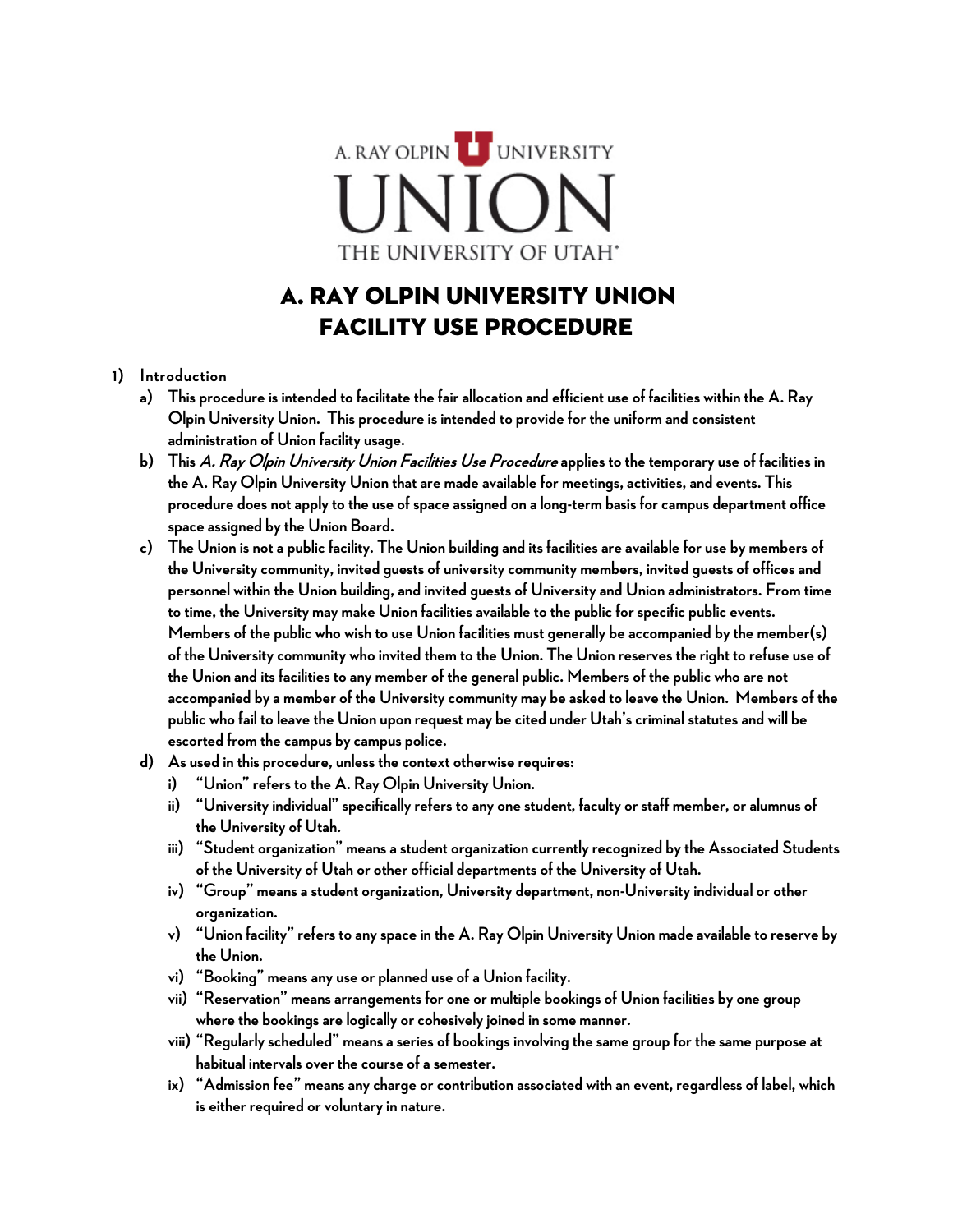- **x**) "Engaged in fundraising" means (1) charging admission, (2) conducting a sale, or (3) soliciting **contributions at an event where one of the purposes of the event is to obtain funds.**
- **xi) "Security Personnel" means police, university security, fire or emergency personnel, or other such personnel that may be required by the University of Utah or its representatives.**
- **xii) "Chartwells" refers to the University of Utah Dining Services department that is operated by the national company Chartwells.**
- **2) General Guidelines**
	- **a) Union facilities are reserved in the order in which requests are received, with consideration being given to the size of the group, type of program, and space available. Union Events and Scheduling reserves the right to assign, and if necessary, reassign facilities to assure the maximum and most appropriate utilization of Union facilities.**
	- **b) After a facility has been scheduled, food service arrangements can be made. Food or beverages may not be brought in, sold, distributed, or given away without Chartwells' specific approval.**
	- **c) Decorating, display & exhibit limitations must be discussed with Union Events and Scheduling and abide by the rules included in Section 7.**
	- **d) The individual or group scheduling Union facilities will be held financially responsible for any special cleanup, maintenance, or repair, resulting from the event or the activity.**
	- **e) The Union reserves the right to require security personnel for events in the Union. The need shall be determined based on the time, place and type of event. Security personnel may also be provided at the request of the sponsoring organization. When required, Union Events and Scheduling must arrange for security personnel. The sponsor of the event is responsible for all security charges. There is a minimum charge for security personnel provided by the University of Utah.**
	- **f) The individual or group sponsoring an event in a Union facility determine the participants at the event and will be responsible for the actions of the participants.**
	- **g) All individuals or groups using Union facilities shall obey all published University and Union policies, regulations, guidelines, and all local, State and Federal laws.**
	- **h) All individuals and groups using the Union's facilities, meeting rooms and equipment will return them in the manner it was given them.**
	- **i) Union equipment is not allowed to leave Union property without the permission of Events & Scheduling.**
	- **j) Defacing of all property and equipment will be held accountable.**
	- **k) Groups or individuals leaving obscene, defamatory, graphic language on Union property is not allowed. Any such behavior will be a termination of all scheduling privileges, use of meeting rooms and events in Union building.**
	- **l) Individuals and groups shall use Union facilities at the scheduled event time and properly cancel eventsas outlined in Section 6. Violations of this procedure may result in the loss of scheduling privileges in the Union.**
	- **m) The Union will not actively seek reservation business from off-campus, but will instead respond to requests and inquiries about use of Union facilities.**
	- **n) The A. Ray Olpin University Union is a smoke-free and alcohol-free building.**
	- **o) Per University policy 3-231, except for service animals, no animals are permitted entry to the Union.**
	- **p) Reservations records are available to the public in accordance with GRAMA.**
	- **q) Union Administration approves normal hours of operation. These hours can and do change during the year due to holidays, semester breaks, etc. Reservations may be for any time during the Union Building hours. It is possible to request the building open beyond normal operating hours. This includes opening**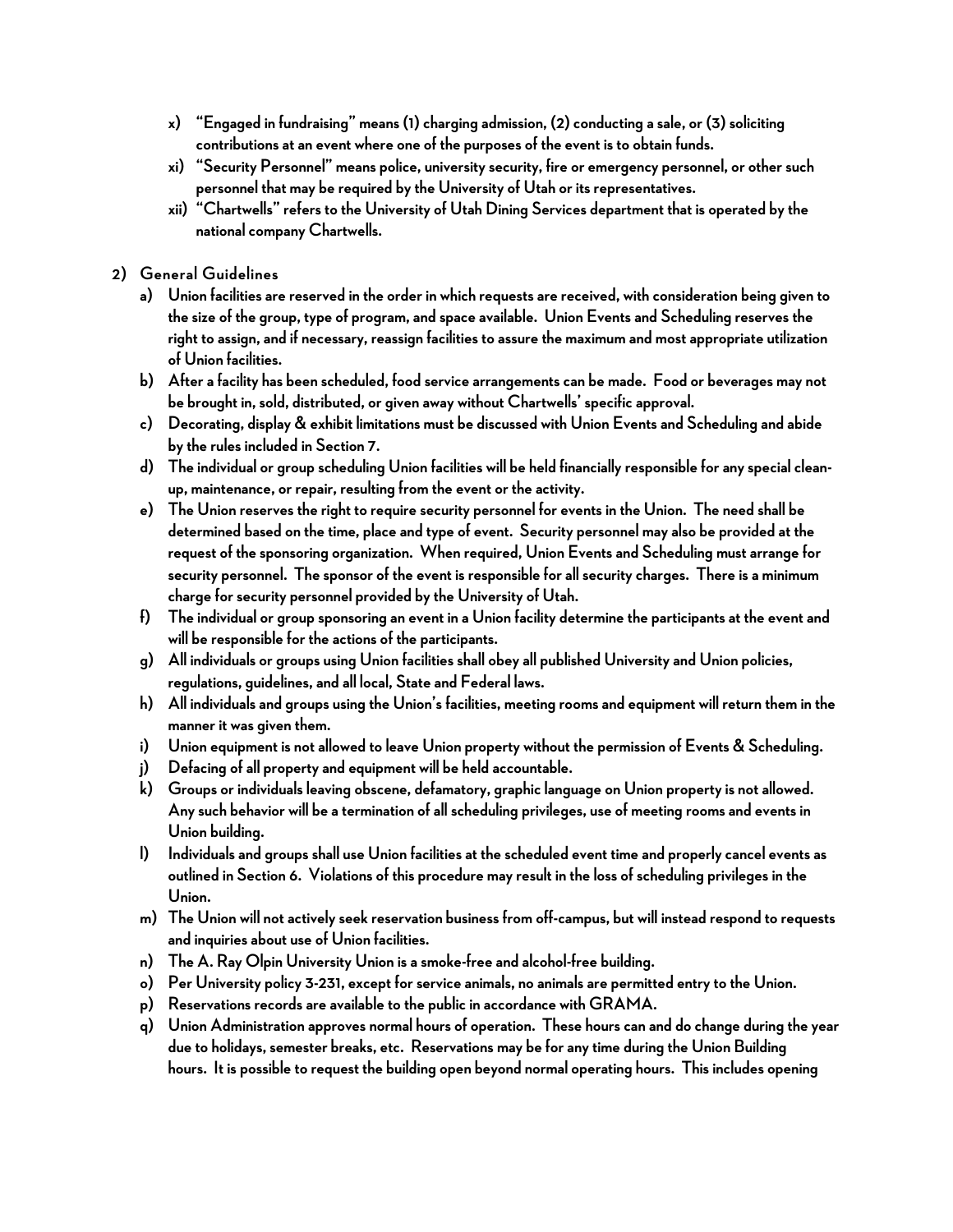**Union facilities on days the Union is scheduled to be closed. Extended hour fees are assessed to cover additional staffing and operating costs.**

- **3) Scheduling A. Ray Olpin University Union Facilities**
	- **a) The Union Events and Scheduling Office is the official agency responsible for coordinating the use of all Union facilities. Reservation requests for the use of Union facilities must be submitted to Events and**  Scheduling Office. Union Facilities include spaces within the Union building, as well as the Union Patio, **Union Lawn, Tanner Plaza, and sidewalks and lawns extending to the large rocks on the south side of the building and Tanner plaza on the north side of the building. Members of the University community or their organizations reserving use of the facilities shall have preference in its use in the order of their application and over those seeking to use the facilities without reservation. All reservations will be in accordance with Campus Policy Regulations 1-007.**
	- **b) University individuals and groups may reserve Union facilities by approval of Union Events and Scheduling.**
	- **c) Reservation requests may be made by phone, in writing, by e-mail, via the Union website or in person.**
	- **d) Union facilities for regularly scheduled meetings are available on a semester by semester basis only and may be requested beginning on Reading Day at 8:00am the semester prior to when the meetings will be held. Reservations for such meeting rooms may be requested up to the beginning of the subsequent semester.**
	- **e) Groups may schedule audio/visual equipment in advance through Union Events and Scheduling. Requests should be made no less than one week prior to the event.**
	- **f) Individuals and groups affiliated with the University may schedule events up to one year in advance of the event.**
	- **g) Individuals and groups not affiliated with the University may schedule events up to six months in advance of the event.**
	- **h) Requests for reasonable accommodation should be made at the time of the reservation request or as soon as accommodation is known to be needed.**
	- **i) No individual or group may release space to another individual or group. Reservations for space are group or event specific, and may be changed only by the Events and Scheduling Office.**

### **4) Holds**

- **a) A group may put a "hold" on a maximum of three separate Union facilities or one Union facility for two dates. The "hold" will be released one month after it is created.**
- **b) A Union facility on "hold" may be challenged by a group with a confirmed event and in need of the same facility. At the time the "hold" facility is challenged, the group "holding" the facility must either confirm or release the room.**
- **5) Back-up Venues**
	- **a) When Union facilities are booked as a back-up venue for an event taking place elsewhere (normally outside), the full rental rates applyas if the space is being used as the primary venue location.**

### **6) Cancellations**

- **a) Cancellations must be given to Union Events and Scheduling no later than 30 days prior to the reservation.**
- **b) An authorized officer from an official student organization must cancel student organization reservation.**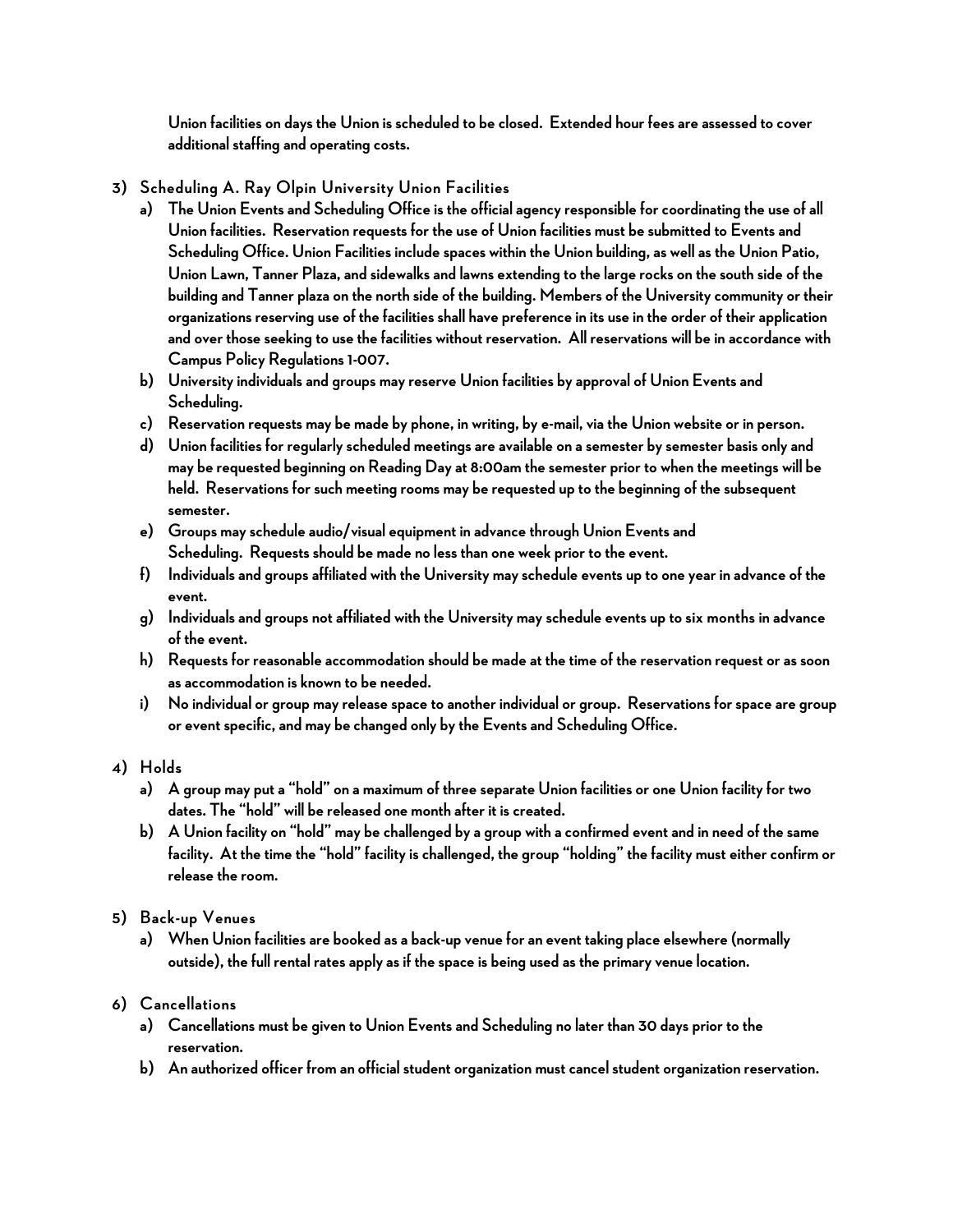- **c) Groups will be held responsible for all charges incurred prior to cancellation because of any commitments made to facilitate reservations.**
- **d) If a group fails to cancel a room reservation at least 30 days prior to the scheduled reservation, the group will be assessed the room rental fee.**
- **e) If a group fails to use a reserved room and did not cancel the room reservation, the group shall be assessed room rental fees.**
- **7) Decorations, Exhibits, and Displays**
	- **a) Union Events and Scheduling must approve the method of placing decorations, exhibits, and displays in Union facilities.**
	- **b) Doorways, hallways, corridors, staircases,and fire exits cannot be blocked or obstructed.**
	- **c) Decorations may not be attached to ceilings, light fixtures, walls, floors, woodwork, draperies, windows, curtains or any painted or papered surface unless approved by Union Events and Scheduling.**
	- **d) No tape, glue, tacks or nails are permitted on the walls, doors, floors, ceilings, glass or woodwork of Union facilities. Easels, flipcharts, clip stands, T-stands, and tack boards are available for posting purposes.**
	- **e) Light bulbs may not be placed where the heat from the bulbs might create a fire hazard. "Special effects" equipment, such as smoke, fog, and fire machines, are not permitted in the Union.**
	- **f) Groups utilizing decorations, exhibits or displays must arrange for labor.**
	- **g) The Union is not responsible for loss of any materials of displays, gifts, favors or other items left in the building.**
	- **h) Decorations, exhibits, and displays must be removed immediately following the event or activity, unless other arrangements have been approved by Union Events and Scheduling. If it becomes necessary for the staff to remove materials left by a group, the sponsoring organization will be billed for all costs of removing the materials.**
	- **i) NO open flame of any kind is permitted. Only battery operated candles are allowed.**
	- **j) All table centerpieces must be non-flammable or constructed of fire resistant materials.**
	- **k) Confetti, glitter, rice, party poppers, dance wax, artificial snow, chalk drawings, stickers, floor vinyls, and all similar materials may not be used in Union facilities without prior authorization from Union Events and Scheduling.**
	- **l) Union Events and Scheduling must approve any special needs for decorations, exhibits, and displays beyond the scope of this procedure.**
- **8) Pass-through Charges**
	- **a) Within the limits explained on the Events and Scheduling Charge Sheet, use of equipment and furnishings in the Union's extensive inventory is without charge.**
	- **b) Additional equipment rented from third party suppliers to support a group's reservation will be billed at cost to the group.**
	- **c) Sub-contracted personnel charges (i.e. sound, lighting, security, electrical) will be passed on to the reserving group.**
- **9) Extending Building Hours (early open/late close) and Opening on Closed Days**
	- **a) Requests must be through the Events and Scheduling Office at least ten day in advance.**
	- **b) Union Administration will determine outcomes of these requests.**
	- **c) Approval is subject to the availability of Union staff.**
	- **d) Additional fees and operating costs, usually \$60 per hour (maximum \$250), will be charged to the group making the request if the request is approved.**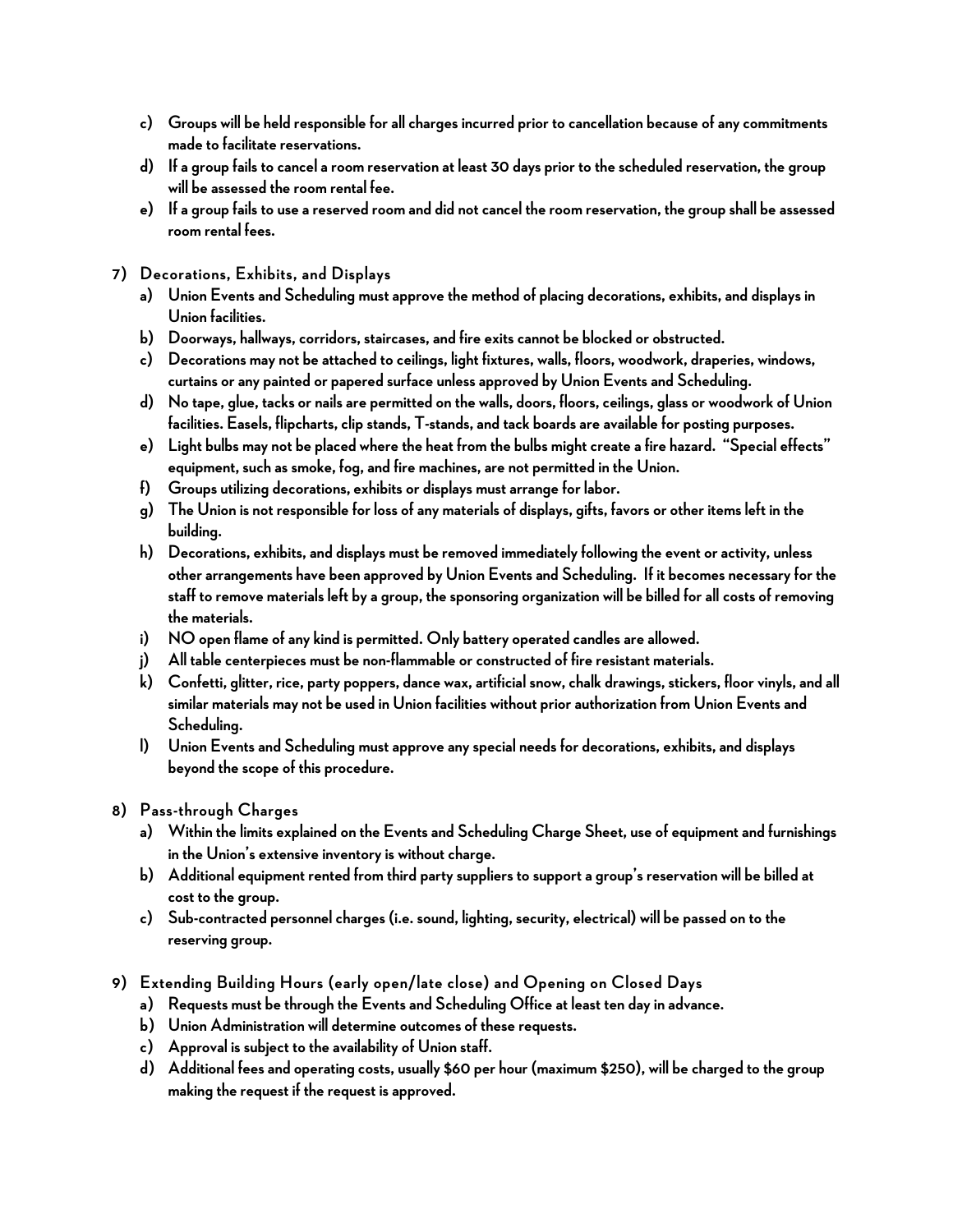**10) Last Minute Changes**

- **a) Last minute changes or additions should be relayed through Union Events and Scheduling or the Manager on duty.**
- **b) Union staff will attempt to accommodate group needs whenever possible.**
- **c) Union Events & Scheduling has the right to refuse any last minute changes.**
- **11) All-Gender Bathroom Request**
	- **a) In addition to the current all-gender bathrooms located in the Union Recreation area, the bathrooms on the west end of the second floor, as well as the bathrooms on the fourth floor of the Union,can be requested to be used asall-gender bathrooms for a one-time event with the approval of the Union Director or signature designee. All-gender bathroom request forms are available from Union Events and Scheduling.**
	- **b) The all-gender request form must be submitted a minimum of two weeks before the event. You will be notified within 48 business hours of a decision. Please note the submission of the form does not guarantee approval. Other events in the building will be considered as a reason why this request may not be approved.**
	- **c) The Union will provide the appropriate signage. All other signs will not be permitted.**

#### **12) Speech Procedures**

- **a) All individuals and groups must adhere to these proceduresand with Campus Policy Regulations 1-007. Nothing in these procedures shall be construed as authorizing or condoning unlawful defamatory or obscene exercises of the speech rights defined under campus regulations. Any person engaging in such conduct or using University facilities or grounds to do so shall be subject to the laws governing defamatory or obscene speech, including the authority of the University to remove signs, posters, handbills, structures or other unlawful expressions of defamatory or obscene speech or publications.**
- **b) Distribution of Handbills, Petitions and Other Written Material Campus Policy Regulations 1-007.** 
	- **i) Individuals and groups posting or distributing non-commercial handbills, petitions or other written material must reserve space in the Union.**
	- **ii) No person is allowed to approach bystanders with materials.**
	- **iii) Distributed materials must clearly identify the author or sponsor of the materials.**
	- **iv) Distribution outside of University buildings is permissible but must not interfere with the entrances to the University buildings or the normal flow of pedestrian or vehicular traffic.**
	- **v) Handbills or other written material may not be attached or affixed to private property without the owner's permission.**

## **c) Demonstrations and Picketing - Must reserve space**

**General Policy: Campus Policy Regulations 1-007** 

**i) Demonstrations and picketing on campus are legitimate means of expression and must reserve space. Anyone who wishes to engage in demonstrations and picketing shall be permitted to do so freely, as long as their conduct is not violent and does not unduly disrupt the functioning of the University or interfere with the rights of other members of the University community or damage University or private property.**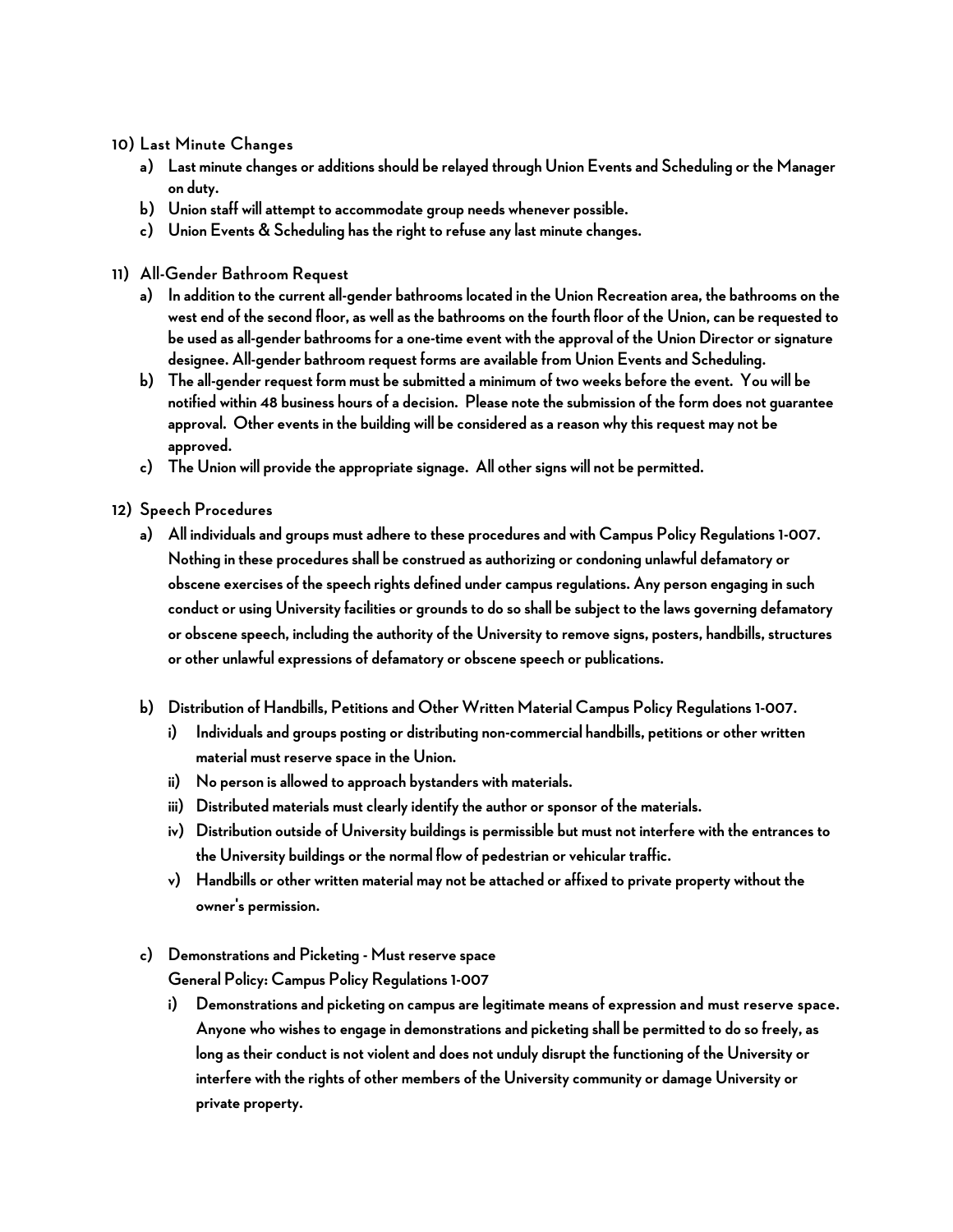- **ii) Picketing or demonstrating must be orderly at all times and must not jeopardize public order or safety.**
- **iii) Picketing or demonstrating must not interfere with the entrances to buildings or the normal flow of pedestrian or vehicular traffic.**
- **iv) Picketing or demonstrating must not interfere with organized meetings or other assemblies in such a way as to invade the rights of others to assemble and the rights of speakers to free expression.**
- **v) Sound equipment shall only be used at sound levels which do not disrupt or disturb teaching, research or other duly authorized meetings or activities. Violations of this restriction shall constitute grounds for revocation of the permission to use the sound amplification equipment.**
	- **(1) Levels of sound from big band speaker systems, or other amplification equipment, shall not exceed noise levels indicated below, as specified by Noise Control Regulations of the Salt Lake City/County Health Department. Measurements may be taken at any University boundary or at any point within the property (facility) affected by the noise:**
		- **(a) 10:00 p.m., to 7:00 a.m. - 50 decibels**
		- **(b) 7:00 a.m., to 10:00 p.m. - 55 decibels**
- **d) Posting of Signs, Notices and Posters by Members of the University Community** 
	- **i) The Union is not responsible for the content or the safety of your posted materials.**
	- **ii) All flyers must be time-stamped.**
	- **iii) All flyers are removed on the 7th and 22nd of each month (the Monday after if the 7th or 22nd is on a weekend) or after any event date advertised on the flyer.**
	- **iv) Rules:**
		- **(1) Put only on cork boards. Flyers posted to the walls, windows, and doors will be removed.**
		- **(2) No tape or staples.**
		- **(3) Please provide your own thumbtacks or push pins (do not steal from others).**
		- **(4) Failure to follow these rules may result in not being permitted to post flyers in the Union again.**
- **13) Information, Vendor and Solicitation Space**
	- **a) Intention Statement: Most people come to the Olpin Union to relax, study, eat, or attend events. To encourage an open and inviting atmosphere, the University and the Olpin Union limit the time, place, and manner for information and solicitation activities. Designated table space for these activities is provided in a high census area to be used by University groups and other sponsored organizations trying to reach the University community. This procedure establishes a balance between groups seeking visibility and individuals present for other purposes.**
	- **b) Table Usage**
		- **i) The Union classifies table usage into three (3) broad categories, information, solicitation,and vendor. These are defined as:**
		- **ii) Information Tables**
			- **(1) Table spaces are available to recruit members, advocate for various issues, fundraise for an oncampus department, club, organization, or other benevolent causes or promote programs and services.**
			- **(2) Fundraisers of this type are performed voluntarily by members or individuals of the campus group.**
			- **(3) Information groups are limited to ten (10) days table usage per reservation. Upon completion, groups may make an additional reservation for ten (10) days based on availability.**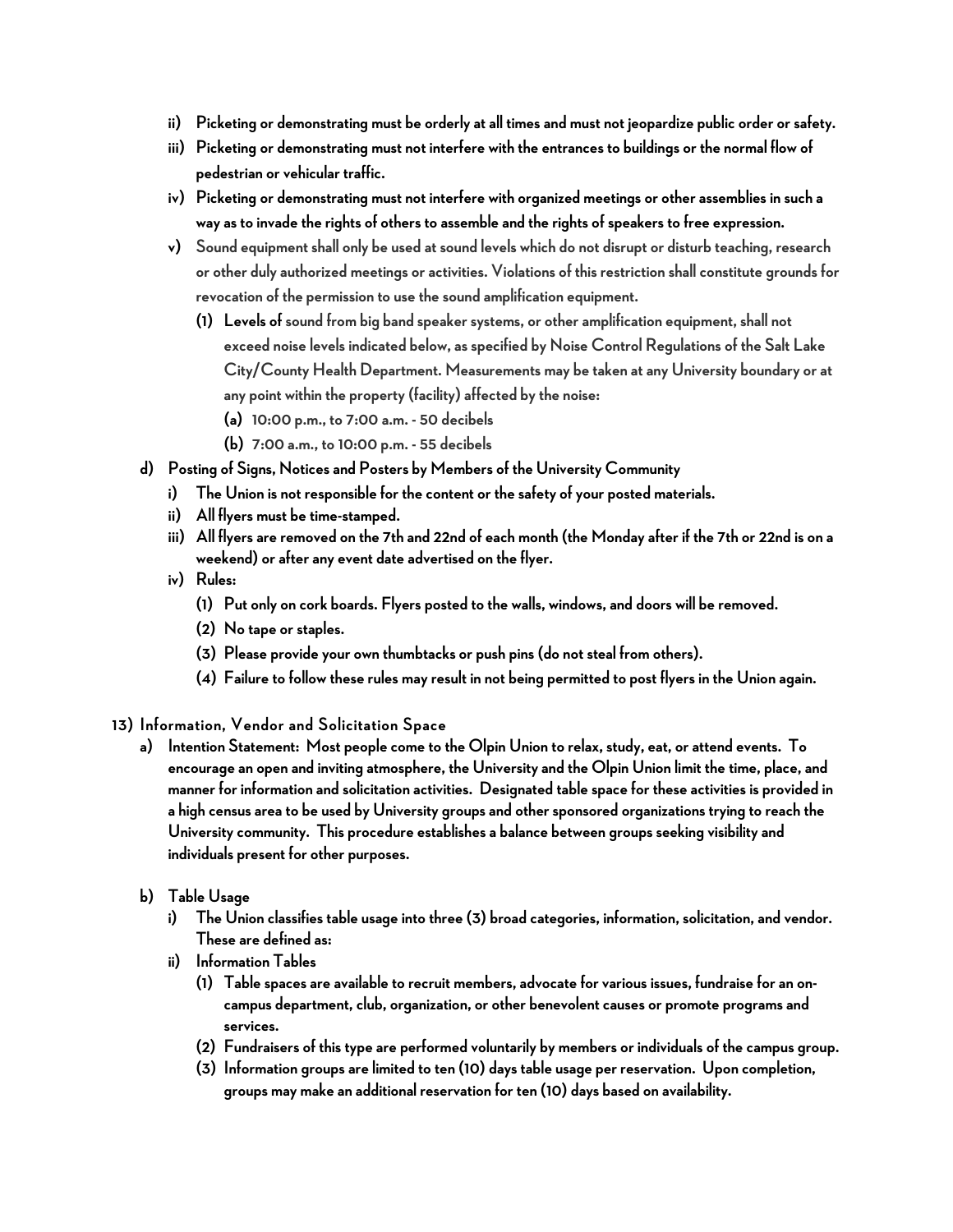- **iii) Vendor Tables**
	- **(1) Table spaces are available for sales of consumer goods.**
	- **(2) Off-campus solicitation groups are limited to ten (10) days table usage per semester.**
	- **(3) The products must be sold directly off the table – if additional services are sold "off the table", that would be classified as a solicitation table. Items classified as: food, beverage, vitamins, sports drinks, health products are not allowed to be sold off the table.** 
		- **(a) Product information and images for prohibited items are allowed.**
	- **(4) A \$25.00 fee per table, per day will be collected from the off-campus agency when the reservation is made.**
- **iv) Solicitation Tables**
	- **(1) Table spaces are available for advertising, order taking, and/or sales of consumer goods or services.**
	- **(2) Off-campus solicitation groups are limited to fifteen (15) days table usage per semester.**
	- **(3) Table used by off-campus groups involved in fund-raisers are always classified as solicitation tables.**
	- **(4) A \$125.00 fee per table, per day will be collected from the off-campus agency when the reservation is made. On campus agencies/departments or groups can table free of cost.**
- **c) Table Space**
	- **i) Table spaces/slots are available in a high trafficlocation on the first floor in the Union Recreation, and outside along the Union patio walkway.**
	- **ii) Groups using tables for solicitation can also use a kiosk in the Union Food Court**
	- **iii) Each table/slot includes two chairs.**
	- **iv) Reserving groups must provide extension cords, cash box, etc… as their needs dictate.**
	- **v) All supply or display items must be placed on top of or underneath the table and removed at the end of each day's reservation. No additional display, demonstration, or sale space is allowed.**
	- **vi) All publicity must be confined to the table. Posters or signs cannot be fastened to surrounding walls, pillars, or glass.**
	- **vii) Tables may not be reserved for display purposes only and must be staffed at all times.**
	- **viii) The Union will not provide any overnight storage for groups.**
	- **ix) The Union is not responsible for any lost, stolen, or damaged property.**
- **d) Table Reservations**
	- **i) Request table space from Union Events and Scheduling at least one day in advance.**
	- **ii) Reservations are made only for the current semester.**
	- **iii) Beginning on Reading Day of the ending semester, organizations may start reserving table space for the upcoming semester.**
	- **iv) Tables are for use from 9:00am to 5:00pm.**
	- **v) Cancellations without prior notice mayjeopardize future reservations**
- **e) Table Etiquette**
	- **i) In accordance with Campus Policy 1-007 - Conduct activities in a respectful manner. For example, let people approach the table if they are interested.**
	- **ii) Individuals are required to stay behind their tables unless otherwise approved by the Events and Scheduling Office.**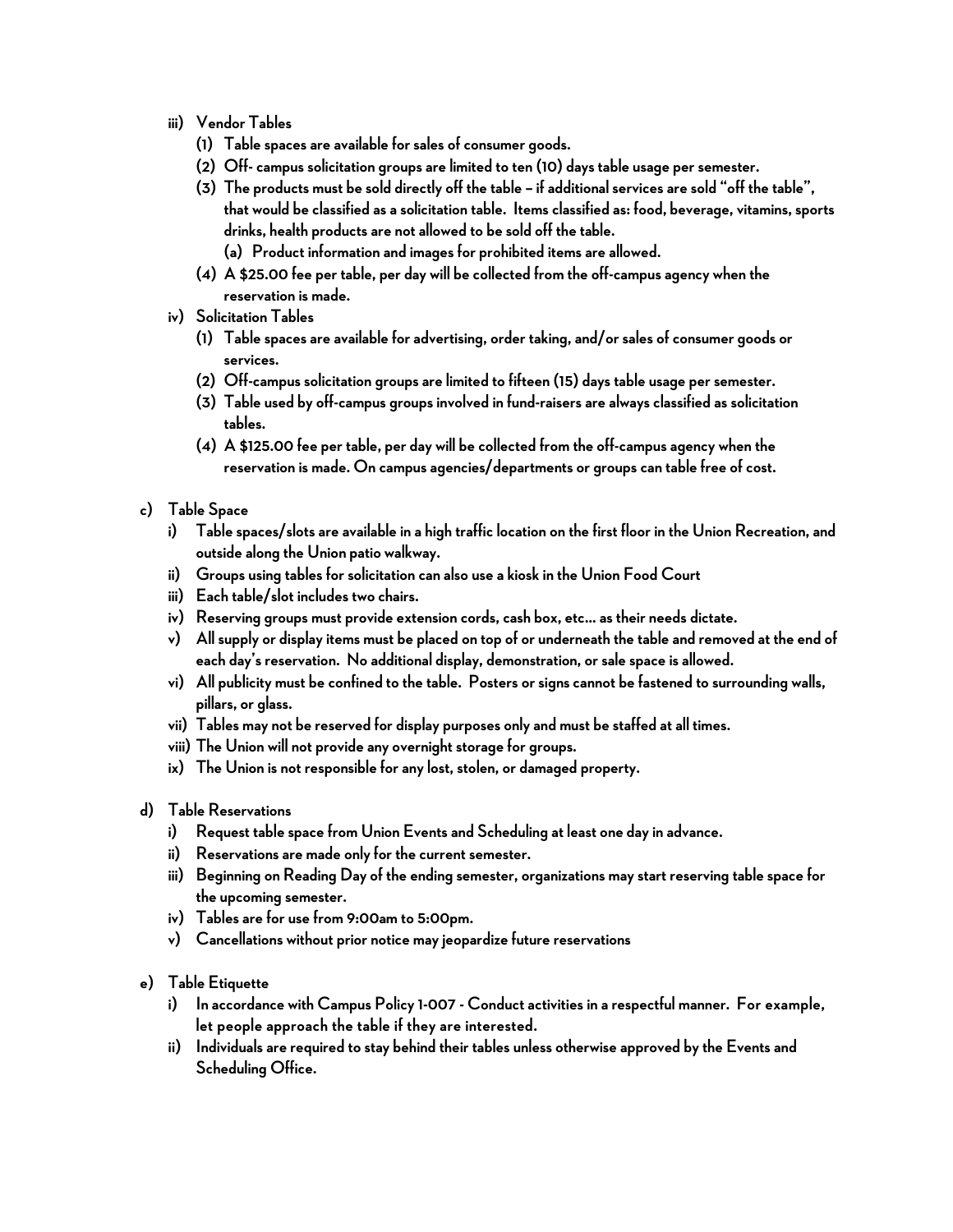- **iii) Complaints brought to the Union Administration regarding aggressive solicitation will result in immediate removal without refund and future reservations jeopardized.**
- **f) Food and Beverages**
	- **i) Food and/or beverage arrangements must be made through University Dining Services by Chartwells.**
	- **ii) Food or beverages may not be sold, distributed, or given away without Chartwells' specific approval.**
	- **iii) One exception to this is prepackaged; individually wrapped candy may be given away.**
- **g) Unloading and Parking**
	- **i) Loading/unloading may be done at the Union's East entrance. Vehicles must always keep hazard lights on during loading/unloading.**
	- **ii) Parking is available in the pay lot directly east of the Union, individuals and groups are responsible for the parking costs.**

#### **14) Standards of Behavior**

**Patrons of the Union are expected to comply with state and federal laws, University policies, and the Union rules. The following rules prohibit certain kinds of behavior and are to be used as a guide to appropriate civil behavior in the Union building.** 

- **a) Alcohol, Drugs and Intoxication**
	- **i) No person shall use, possess, or distribute alcoholic beverages or controlled substances of any type on the Union's premises, except as permitted by law and University regulations.**
	- **ii) Intoxicated or drug impaired individualsare prohibited from entering or staying in the Union building.**
- **b) Bathing in Union Restrooms**
	- **i) No person shall use Union restrooms for the purpose of bathing. The restroom facilities are not intended for this purpose. The facilities may be used for washing hands and faces.**
		- **(1) Foot washing stations are available at the Meditation Space on the third floor.**
		- **(2) Showers are available for campus student, staff, and faculty in the neighboring Gardner Commons building.**
- **c) Interference with Peaceful Conduct** 
	- **i) No person shall commitany act that interferes with the peaceful conduct of the activities within the Union facility. Such acts may include physical or verbal assault, sexual harassment, hazing, threats, intimidation, coercion, or any other behavior which interferes with the peaceful use and enjoyment of Union facilities by other patrons.**
- **d) Solicitation/Panhandling**
	- **i) No person shall engage in any form of panhandling/begging in the Union. Furthermore, no person shall engage in selling or solicitation of goods or services in the Union unless these activities have been previously approved and scheduled by the Union Events and Scheduling department.**
- **e) Unattended Backpacks, Bags, and Other Personal Items**
	- **i) Patrons are prohibited from leaving unattended any bags, backpacks or other personal items in the Union (including for the purpose of reserving seating). Unattended bags, packages and personal items**